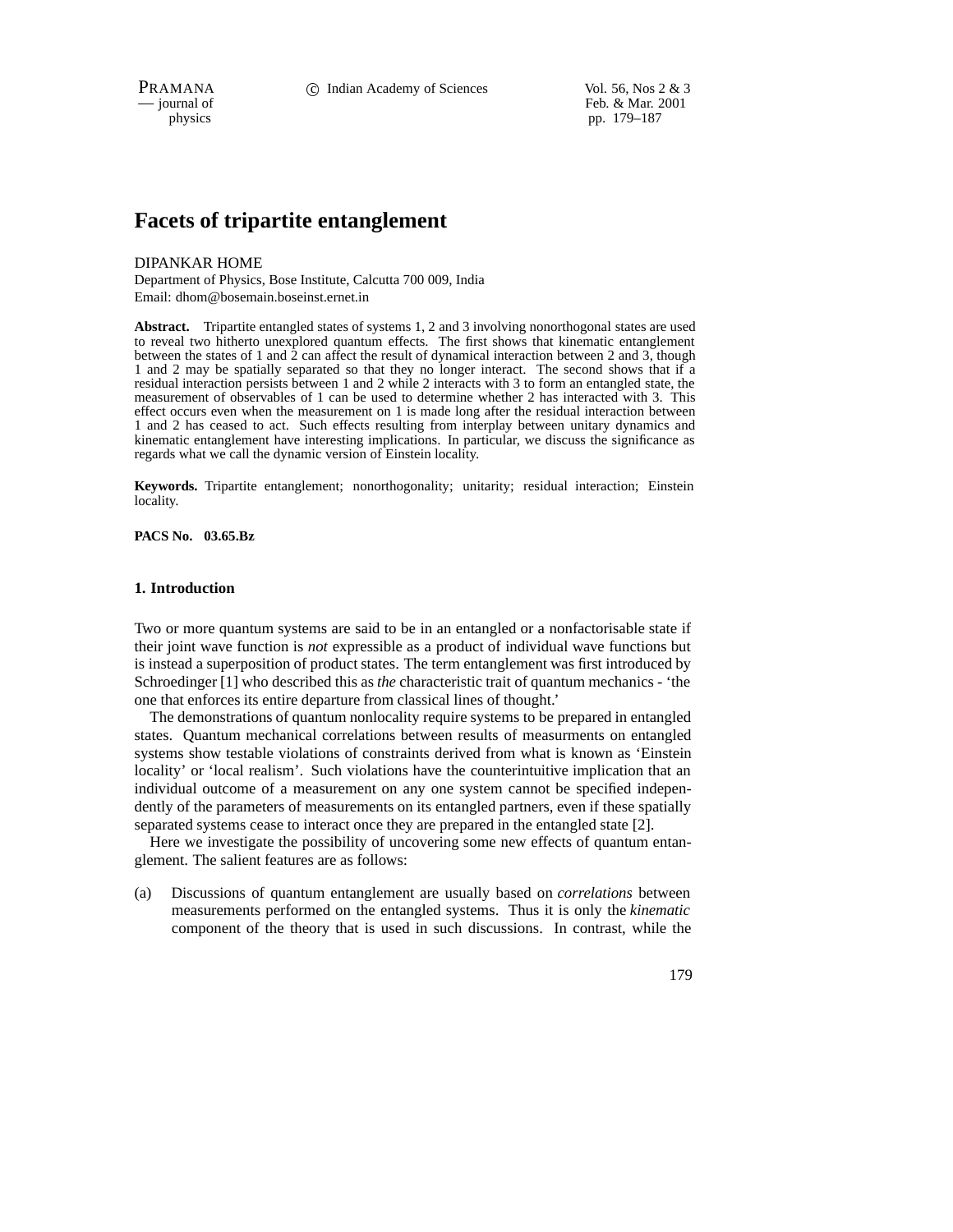# *Dipankar Home*

examples formulated in this work use tripartite entangled states of 1, 2 and 3 (referred to as *entangled entanglements* [3] since in such cases entanglement between any two systems is itself an entangled property), they also involve *dynamical* evolutions in a nontrivial way.

- (b) *Global* aspects of entanglement in usual examples are manifested in terms of joint measurements on all the systems that are entangled. However, in the examples discussed here, the globality of entanglement is discernible by measurements confined to one sector *alone* (more specifically, *either* by measurements on system 1 or on systems 2 and 3).
- (c) The use of entangled entanglements involving *nonorthogonal* states of the subsystems which make up the entangled states is a key ingredient in our examples. Here we may note that entangled nonorthogonal states have recently been used for showing violation of Bell's inequality [4]. Entanglements of nonorthogonal states are particularly relevant in the context of entangled coherent states [5].
- (d) A key feature of our treatment is the consideration of *linearity* and *unitarity* requirements pertinent to the preparation of entangled entanglements of a tripartite system. This is viewed as a sequence of dynamical evolutions starting from entangled states of bipartite systems. The entangled entanglements thus prepared are used to exhibit their inherently *global* nature.

In essence, the effects pointed out are :

- A. Joint properties of two systems, say, 2 and 3, once they have interacted, are shown to *depend* on *whether* the states of 2 are entangled with the states of a distant system, say, 1 with which 2 may have interacted earlier but with which 2 is presently *noninteracting.*
- B. After 1 and 2 are prepared in an entangled state, let 2 interact with a third system 3. Then such an interaction can affect the expectation value of an observable of the system 1, even though system 1 gets widely separated from 2. This happens *provided a residual interaction* acts between the systems 1 and 2 *while* 2 interacts with 3; actual strength of this residual interaction is not relevant.

A particularly striking feature of the effect B is that it enables information about inner product between the states of 3 entangled with states of 2 and 1 to be transferred to an observer at a remote location who makes measurement on 1. This information transfer between 3 and 1 occurs although 3 has not interacted with 1 at any stage. This information is not sent via any direct or a classical channel and at the same time does not involve fasterthan-light signalling because both residual interaction between 1 and 2 and the kinematic entanglement between 1, 2, and 3 are needed.

We begin by deriving some relevant theorems constraining the preparation of entangled entanglements involving mutually non-orthogonal states.

# **2. Two theorems**

Let the systems 1 and 2 be initially prepared in an entangled state

$$
\Psi_0(1,2) = a\psi_+(1)\phi_-(2) + b\psi_-(1)\phi_+(2),\tag{1}
$$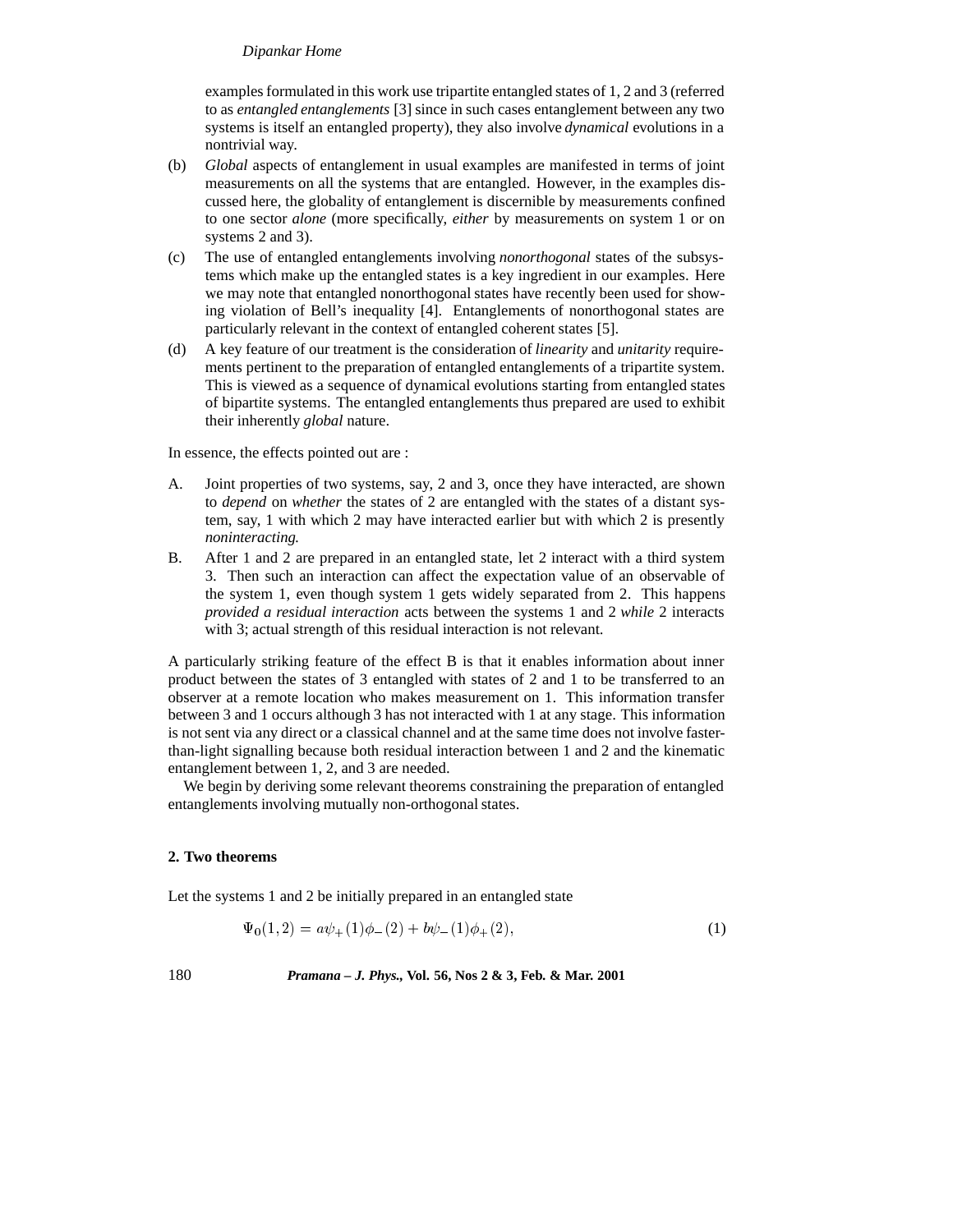where, in general, neither  $\langle \psi_+(1) | \psi_-(1) \rangle = \gamma_1$  nor  $\langle \phi_+(2) | \phi_-(2) \rangle = \gamma_2$  need to vanish.

System 2 is then spatially separated from 1 and made to interact locally with system 3. The initial state of the combined system of 1, 2 and 3 is given by

$$
\Psi_i(1,2,3) = \Psi_0(1,2)\chi_0(3),\tag{2}
$$

where  $\chi_0(3)$  is the initial state of system 3. Starting from  $\Psi_i(1, 2, 3)$  and allowing the system to evolve, let an entangled entanglement be prepared of the form

$$
\Psi_f(1,2,3) = a\psi_+(1)\phi_-(2)\chi_+(3) + b\psi_-(1)\phi_+(2)\chi_-(3),\tag{3}
$$

where  $\langle \chi_+(3) | \chi_-(3) \rangle = \gamma_3$  also need not vanish.

Let the *total* evolution from  $\Psi_i(1,2,3)$  to  $\Psi_f(1,2,3)$  be represented by a unitary linear operator  $U$  so that

$$
U\psi_{+}(1)\phi_{-}(2)\chi_{0}(3) = \psi_{+}(1)\phi_{-}(2)\chi_{+}(3)
$$
\n(4)

and

$$
U\psi_{-}(1)\phi_{+}(2)\chi_{0}(3)=\psi_{-}(1)\phi_{+}(2)\chi_{-}(3), \qquad (5)
$$

whence due to the *linearity* of <sup>U</sup>

$$
U\Psi_i(1,2,3) = \Psi_f(1,2,3),
$$

where  $\Psi_i$  and  $\Psi_f$  are given by eqs (2) and (3) respectively.

From eqs (4) and (5) by taking the inner products of both sides and requiring the unitarity of  $U$  we get

$$
\gamma_1 \overline{\gamma_2} = \gamma_1 \overline{\gamma_2} \gamma_3. \tag{6}
$$

Now an important point is that even if the global unitarity condition as given by eq. (6) is satisfied, the final state *cannot* be prepared for the particular case  $\gamma_1 = 0, \gamma_2, \gamma_3 \neq 0$ <sup>0</sup> if 1 and 2 have *ceased* to interact *before* 2 interacts with 3. This prohibition arises because the total unitary evolution after the interaction between 1 and 2 ceases to act has the factorisable decomposition  $U = U(1) \otimes U(2,3)$  where  $U(1)$  acts in the Hilbert space  $H(1)$  while  $U(2,3)$  acts in the tensor product Hilbert space  $H(2) \otimes H(3)$ . This implies that  $U(2, 3)$  is required to be unitary *in addition* to the unitarity of total U, which in turn leads to the above mentioned constraint. To see this let  $U(2, 3)$  be such that

$$
U(2,3)\phi_{-}(2)\chi_{0}(3) = \phi_{-}(2)\chi_{+}(3)
$$
\n(7)

and

$$
U(2,3)\phi_{+}(2)\chi_{0}(3) = \phi_{+}(2)\chi_{-}(3)
$$
\n(8)

which lead to

$$
U(2,3)(\phi_{-}(2) + \phi_{+}(2))\chi_{0}(3) = \phi_{-}(2)\chi_{+}(3) + \phi_{+}(2)\chi_{-}(3)
$$
\n(9)

*Pramana – J. Phys.,* **Vol. 56, Nos 2 & 3, Feb. & Mar. 2001** 181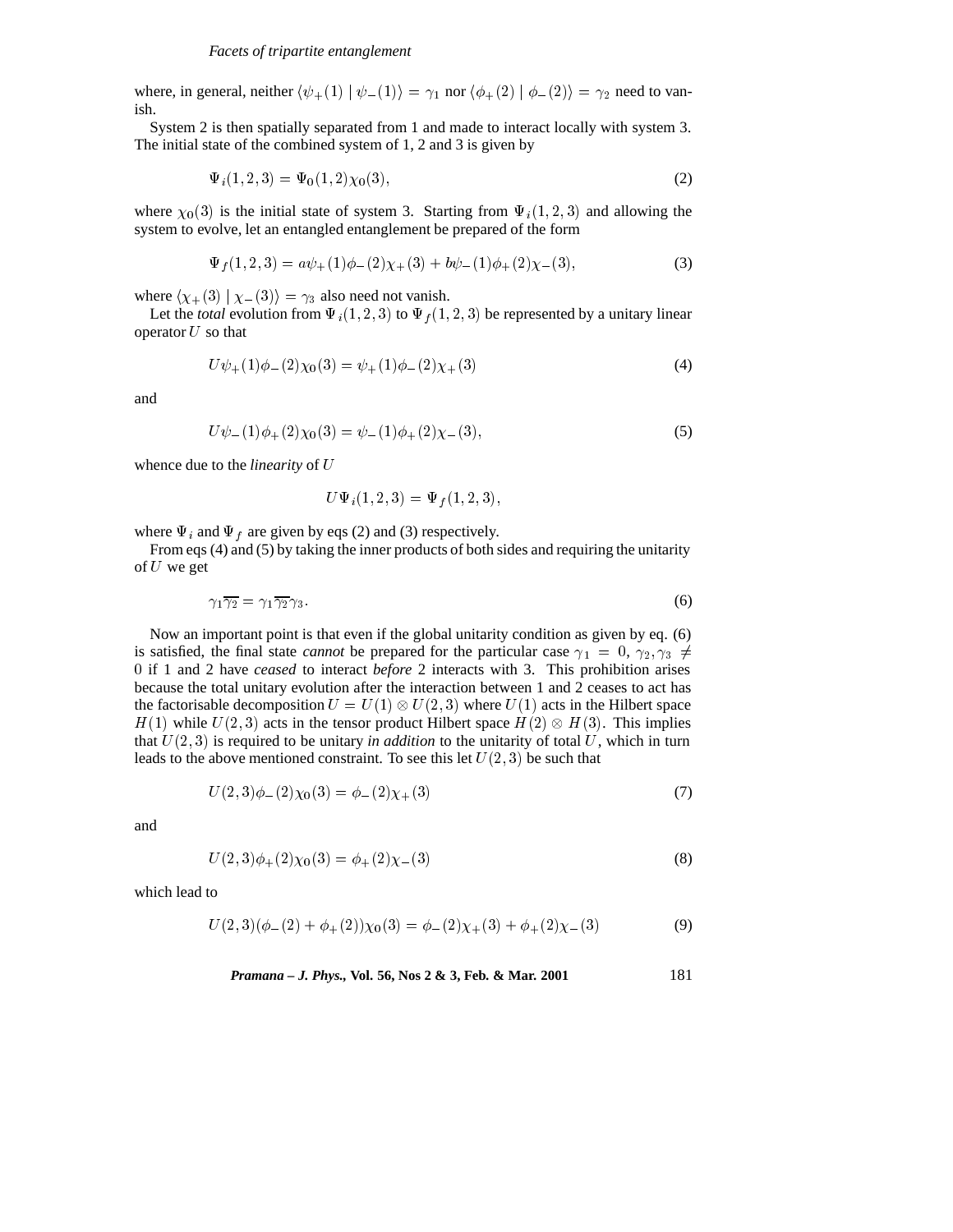by the linearity of  $U(2, 3)$ . Now, using the unitarity of  $U(2, 3)$  we get from (7) and (8) that

$$
\overline{\gamma_2} = \overline{\gamma_2} \gamma_3 \tag{10}
$$

which cannot be satisfied for *both*  $\gamma_2, \gamma_3 \neq 0$ . This is true irrespective of whether  $\gamma_1$ vanishes or not.

Nevertheless, the preparation of the state (3) with  $\gamma_1 = 0, \gamma_2, \gamma_3 \neq 0$  becomes allowed *if* a *residual interaction* acts between 1 and 2 *while* 2 interacts with 3. This residual interaction could either be the 'tail' of the interaction generating the entangled state  $\Psi_0(1, 2)$  or some other interaction such as a long-range Coulomb interaction. As long as this residual interaction between 1 and 2 does not vanish during the interaction between 2 and 3, the unitarity of U(2; 3) is *not* required as an additional constraint. It is *only* the global unitarity condition (6) which needs to be satisfied.

The above considerations are now summarised in the form of following theorems:

**Theorem 1.** Consider that the preparation of the state  $\Psi_f$  (1, 2, 3) given by eq. (3) proceeds from  $\Psi_i(1, 2, 3)$  given by (2) in which 1 is entangled with 2 but 3 does not interact with either 1 or 2. Subsequently, 2 is spatially separated from 1 and made to interact with 3 *after* 1 and 2 are ensured to be mutually *noninteracting*. Then the preparation of  $\Psi_f(1,2,3)$  is *not* allowed by the unitarity requirements if *both*  $\gamma_2$ ,  $\gamma_3 \neq 0$ . If *either*  $\gamma_1$  or  $\gamma_2$  is nonzero, the preparation of  $\Psi_f (1, 2, 3)$  is allowed by the unitarity considerations *provided* that the other one vanishes. This is independent of whether  $\gamma_3$  vanishes.

**Theorem 2.** Next consider the situation where starting from  $\Psi_i(1, 2, 3)$  given by (2) system 2 interacts with 3 *while* there is still a *residual interaction* persisting between systems 1 and 2. Under this condition, the preparation of  $\Psi_f$  (1, 2, 3) given by (3) where both  $\gamma_2$  and  $\gamma_3$ are nonzero, is allowed in conformity with the global unitarity requirement *if*  $\gamma_1$  vanishes.

The above theorems will now be used to demonstrate the following curious features of quantum entanglement.

## **3. The new effects**

A. The entangled pure state is composed of pairs of basis states for the subsystems with  $\gamma(1) \neq 0, \gamma(2) = 0$ , and  $\gamma(3)$  can be zero or not. Here we show that kinematic entanglement between the states of spatially separated and mutually non-interacting systems 1 and 2 affects the outcome of local interaction between 2 and 3, even though the same unitary operator  $U'(2, 3)$  governs the interaction between 2 and 3 whether systems 1 and 2 are in an entangled state or not. The effect is manifested through any physical quantities  $\alpha(2)$  and  $\beta(3)$  that are not diagonal in the prepared bases for 2 and 3. The expectation value of  $\alpha(2) \otimes \beta(3)$  depends on  $\gamma(1)$  when 1 and 2 had previously been in an entangled state. Our argument runs as follows:

If the initial state of system 3 is  $\chi_0$  (taken to be normalised), then let the interaction between 2 and 3 be represented by  $U'(2, 3)$  which is chosen such that

$$
U^{'}(2,3)(\phi_{-}(2)\chi_{0}(3)) = \phi_{-}'(2)\chi^{'}(3), \qquad (11)
$$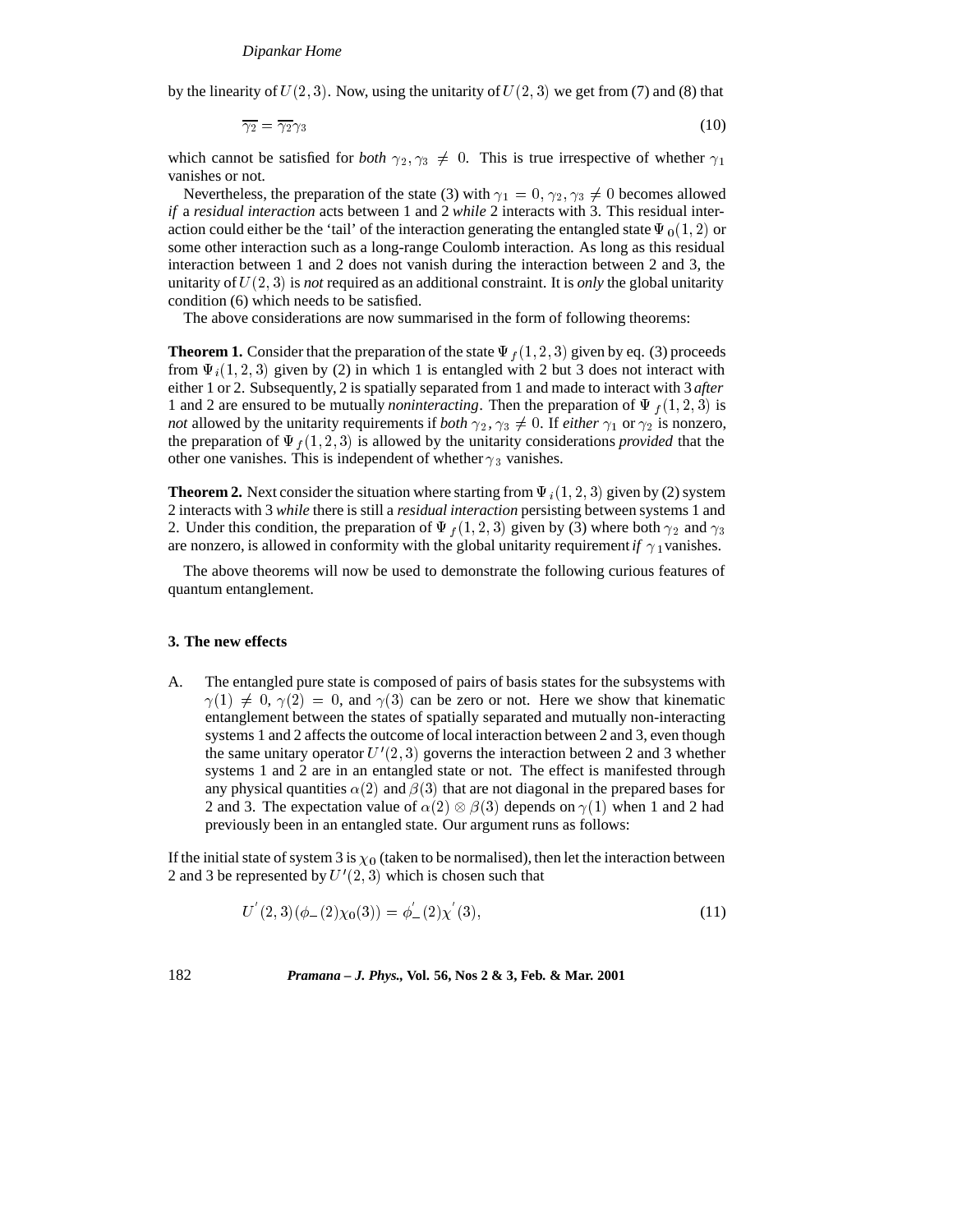*Facets of tripartite entanglement*

$$
U^{'}(2,3)(\phi_{+}(2)\chi_{0}(3)) = \phi_{+}^{'}(2)\chi^{''}(3), \qquad (12)
$$

where

$$
\langle \phi_{-}(2) | \phi_{+}(2) \rangle = \langle \phi_{-}^{'}(2) | \phi_{+}^{'}(2) \rangle \langle \chi^{'}(3) | \chi^{''}(3) \rangle. \tag{13}
$$

Now, suppose that system 2 is initially prepared in the pure state  $\phi_0$  given by

$$
\phi_0(2) = c\phi_-(2) + d\phi_+(2),\tag{14}
$$

where  $\langle \phi_-(2)|\phi_+(2)\rangle$  =0. Then starting from the initial state  $\phi_0(2)\chi_0(3)$ , using U'  $(2, 3)$ and satisfying the unitary requirement (13), the entangled state

$$
\Psi_f(2,3) = U^{'}(2,3)\phi_0(2)\chi_0(3) = c\phi_-'(2)\chi^{'}(3) + d\phi_+'(2)\chi^{''}(3),\tag{15}
$$

where either  $\langle \phi_-(2) | \phi_+(2) \rangle$  or  $\langle \chi_-(3) | \chi_-(3) \rangle$  or both of them vanish.

Subsequently, calculating the expectation value of a product of two dynamical variables, say,  $\alpha(2)$  and  $\beta(3)$  pertaining to the systems 2 and 3 respectively, one obtains with respect to the state  $\Psi_f (2, 3)$ given by (15)

$$
\langle \alpha(2)\beta(3)\rangle = |c|^2 \langle \phi_-'(2) | \alpha(2) | \phi_-'(2)\rangle \langle \chi'(3) | \beta(3) | \chi'(3)\rangle + |d|^2 \langle \phi_+'(2) | \alpha(2) | \phi_+'(2)\rangle \langle \chi''(3) | \beta(3) | \chi''(3)\rangle + 2\text{Re } \overline{c}d\langle \phi_-'(2) | \alpha(2) | \phi_+'(2)\rangle \langle \chi'(3) | \beta(3) | \chi''(3)\rangle.
$$
 (16)

By comparison, consider that *before* interacting with 3, system 2 gets entangled with 1 resulting in their combined state being given by

$$
\psi_i(1,2) = c\psi_+(1)\phi_-(2) + d\psi_-(1)\phi_+(2),\tag{17}
$$

where  $\langle \psi_+(1) | \psi_-(1) \rangle \neq 0$  but  $\langle \phi_-(2) | \phi_+(2) \rangle = 0$ . Note that (17) can be prepared from  $\phi_0(2)$  given by (14) and  $\psi_0(1)$  by a linear unitary operator  $U_0(1, 2)$  such that

$$
U_0(1,2)\phi_-(2)\psi_0(1) = \psi_+(1)\phi_-(2),\tag{18}
$$

$$
U_0(1,2)\phi_+(2)\psi_0(1) = \psi_-(1)\phi_+(2). \tag{19}
$$

Subsequent to the preparation of the state (17), assume that 1 and 2 have ceased to interact, then let 2 interact locally with 3 which is initially in the state  $\chi_0(3)$ . Using  $U'(2, 3)$ given by  $(11)$  and  $(12)$ , the unitary considerations still permit the preparation of an entanglement between the states of 2 and 3 similar to that given by (15) but with the crucial difference that now the entangled state of 2 and 3 is itself entangled with the states of 1, the composite state being given by

$$
\Psi'_{f}(1,2,3) = U^{'}(2,3)\psi'_{i}(1,2)\chi_{0}(3),\tag{20}
$$

whence using  $(17)$ ,  $(11)$ ,  $(12)$  we get

$$
\Psi_{f}'(1,2,3) = c\psi_{+}(1)\phi_{-}'(2)\chi_{-}'(3) + d\psi_{-}(1)\phi_{+}'(2)\chi_{-}'(3). \tag{21}
$$

*Pramana – J. Phys.,* **Vol. 56, Nos 2 & 3, Feb. & Mar. 2001** 183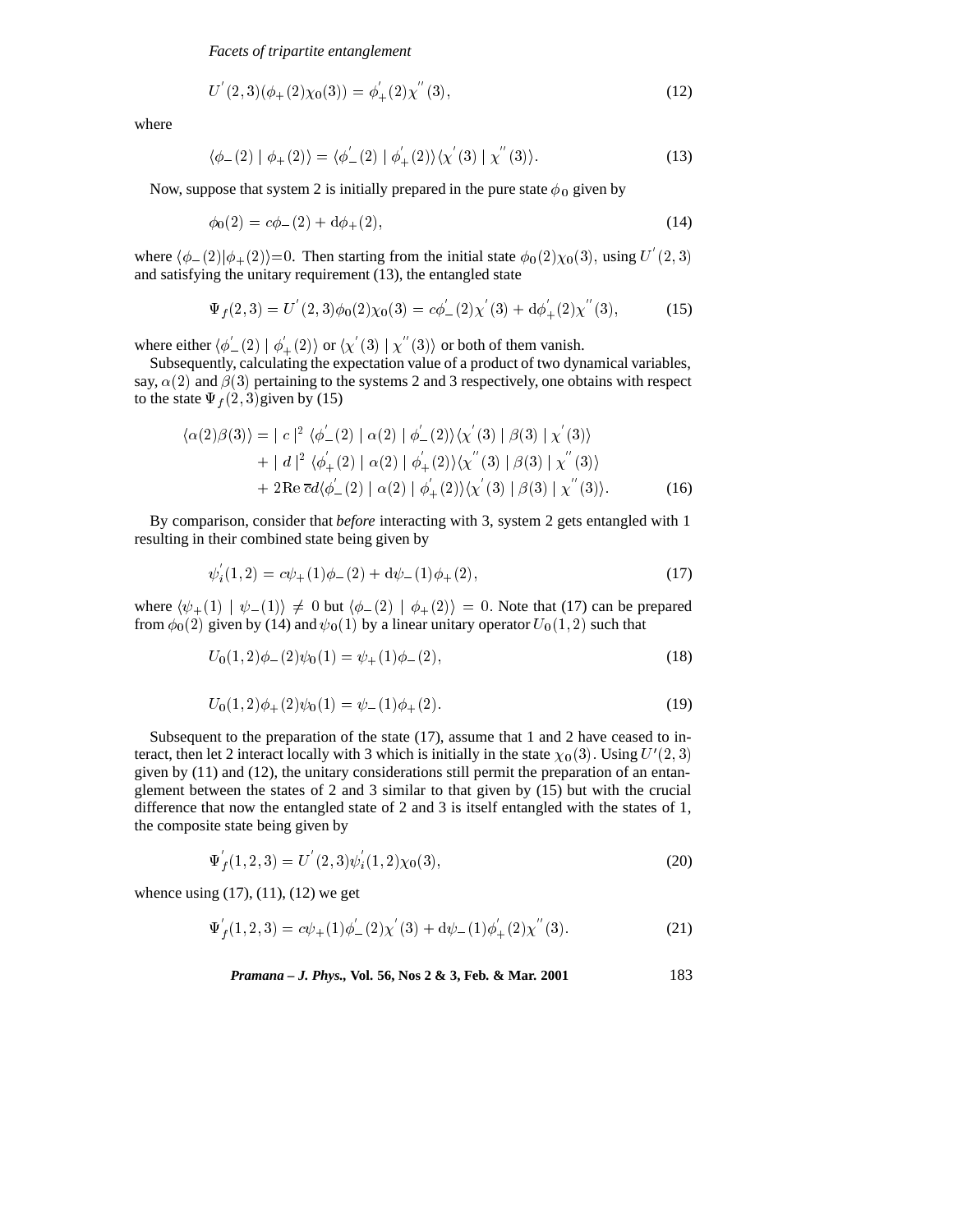#### *Dipankar Home*

Note that *Proposition* 1 allows preparation of the state  $\Psi_f$  given by (21) for  $\langle \psi_+(1) |$  $\psi_{-}(1)\rangle \neq 0$  if either  $\langle \phi_{-}'(2) | \phi_{+}'(2) \rangle$  or  $\langle \chi'(3) | \chi''(3) \rangle$  or both of them vanish.

Now, if the expectation value of  $\alpha(2) \otimes \beta(3)$  is measured in the state given by (21), one obtains

$$
\langle \alpha(2)\beta(3)\rangle = |c|^2 \langle \phi_-'(2) | \alpha(2) | \phi_-'(2)\rangle \langle \chi'(3) | \beta(3) | \chi'(3)\rangle + |d|^2 \langle \phi_+'(2) | \alpha(2) | \phi_+'(2)\rangle \langle \chi''(3) | \beta(3) | \chi''(3)\rangle + 2 \text{Re } \overline{c}d + \langle \phi_-'(2) | \alpha(2) | \phi_+'(2)\rangle \langle \chi'(3) | \beta(3) | \chi''(3)\rangle \langle \psi_+(1) | \psi_-(1)\rangle.
$$
 (22)

That the outcome of a local interaction between 2 and 3 has been affected is clear from the difference between the expectation values  $(16)$  and  $(22)$ , even though the *same*  $U'(2,3)$ operates on 2 and 3. Note that in both these cases system 2 is prepared in the *same* initial state  $\phi_0(2)$  given by (14) and finally 2 interacts with 3. However, in one of these cases, in-between these two events there is an interaction between 1 and 2 which produces an entangled state of 2 and 1. Though this*interaction* ceases *before* 2 interacts with 3, the difference between (16) and (22) shows up in the interference term which in (22) is multiplied by an additional factor given by inner product between the states of 1.

Provided that 1, 2, and 3 are in a tripartite entangled state, it is thus possible to obtain information about the states of 1 through local measurements on 2 and 3, no matter how far they are from 1. The result of interaction between 2 and 3 retains a signature of the kinematical entanglement of 1, 2, and 3 even when 1 is no longer interacting with either 2 or 3. A straightforward calculation shows that the same signature is present in the reduced density matrix for 2 and 3.

Such a dependence of the local dynamical behaviour of 2 and 3 on their global entanglement with the states of a far away system has *no* analogue in the case of classical correlated systems. Thus this reveals a *nonclassical* aspect of quantum entanglement involving kinematic as well as dynamic interdependence of systems.

B. The two systems 1 and 2 have been initially prepared in an entangled state  $\Psi_0(1,2)$ given by

$$
\Psi_0(1,2) = a\psi_+(1)\phi_-(2) + b\psi_-(1)\phi_+(2),\tag{23}
$$

where  $\langle \psi_+(1) | \psi_-(1) \rangle = \gamma_1 = 0, \langle \phi_+(2) | \phi_-(2) \rangle = \gamma_2 \neq 0$ . We analyse what happens if the system 2 is now allowed to interact with 3, where the inner product  $\gamma(3) \neq 0$ .

The key difference between cases A and B is that in case A systems 1 and 2 are no longer interacting when the interaction between 2 and 3 commences, thus, the dynamical evolution of 2 and 3 is entirely independent of system 1. However, in case B we assume that a *residual interaction* persists between 1 and 2 while 2 interacts with 3. Then it is *only* the global unitarity of total  $U$  that is relevant. Thus Proposition 2 can be used, viz. that an entangled entanglement of the form (3) can be prepared with  $\gamma_1 = 0$ ,  $\gamma_2, \gamma_3 \neq 0$ . Of course, once this form of entangled entanglement is prepared, systems 1 and 2 may separate so that they become non-interacting.

Now, consider the measurement of an observable quantity  $Q(1)$  associated with system 1 which is represented by a Hermitian operator acting in the Hilbert space  $H(1)$ . The expectation value of  $Q(1)$  calculated for the state  $\Psi_f (1, 2, 3)$  given by (3) is as follows: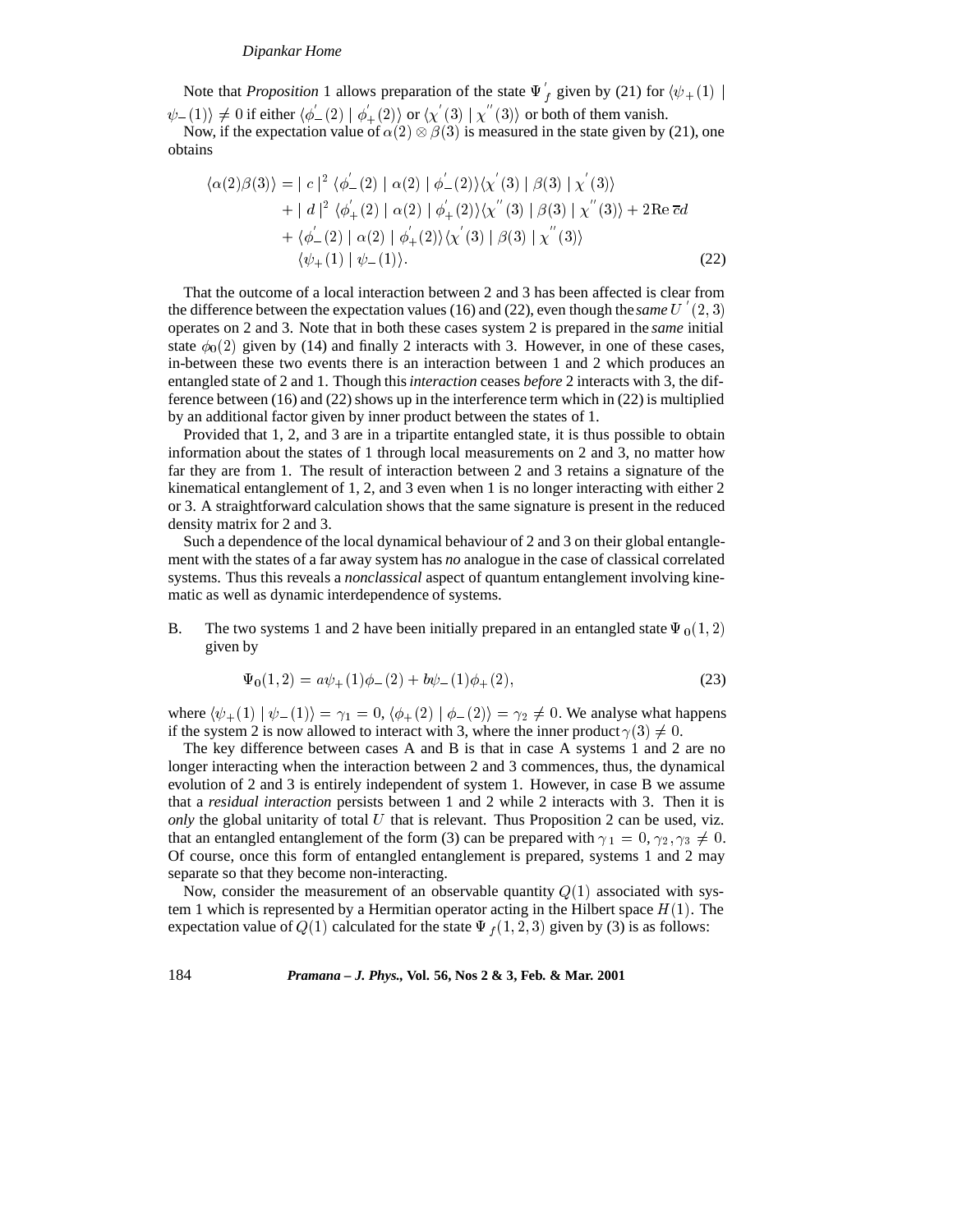*Facets of tripartite entanglement*

$$
\langle Q(1) \rangle = | a |^2 \langle \psi_+(1) | Q(1) | \psi_+(1) \rangle + | b |^2 \langle \psi_-(1) | Q(1) | \psi_-(1) \rangle + 2 \text{Re } \overline{a} b \gamma_2 \overline{\gamma_3} \langle \psi_+(1) | Q(1) | \psi_-(1) \rangle,
$$
(24)

where  $\gamma_2 = \langle \phi_+(2) | \phi_-(2) \rangle$ ,  $\gamma_3 = \langle \chi_+(3) | \chi_-(3) \rangle$ .

On the other hand, if 2 does *not* interact with 3, the expectation value of  $Q(1)$  is calculated in the two-system entangled state  $\Psi_0(1, 2)$  given by (23). Then one gets

$$
\langle Q(1) \rangle = | a |^2 \langle \psi_+(1) | Q(1) | \psi_+(1) \rangle + | b |^2 \langle \psi_-(1) | Q(1) | \psi_-(1) \rangle + 2 \text{Re } \overline{a} b \gamma_2 \langle \psi_+(1) | Q(1) | \psi_-(1) \rangle.
$$
 (25)

Comparing (24) with (25) it is seen that *whether* 2 has interacted with 3 can be found out by measurement of  $\langle Q(1)\rangle$  on system 1, provided  $\langle \psi_+(1) | Q(1) | \psi_-(1)\rangle \neq 0$ . The difference between (25) and (24) is proportional to Re  $\overline{a}b\gamma_2(1-\overline{\gamma_3})$ . This means that *if* 2 interacts with 3, the information concerning  $\gamma_3$ , the inner product between the states of 3, can be transferred to a distant observer performing a measurement of  $\langle Q(1) \rangle$  on system 1. Such information is discernible by any observer measuring  $\langle Q(1) \rangle$  who already knows about the preparation of the initial state  $\Psi_0(1, 2)$ .

While this form of 'communication' does *not* require any external channel and occurs essentially via the three-system entangled state, the *necessity* of a residual interaction acting between the systems 1 and 2 while 2 evolves by interacting with 3 is rather crucial. An important feature is that once the required entangled entanglement has been prepared, Q(1) may be measured on 1 *well after* 1 has been spatially separated from 2. Thus this effect is discernible by measurements on 1 *even when* 1 is no longer interacting with 2. In other words, information about inner product between the states of 3 may be transferred to a distant observer making measurements on 1 even if 1 is dynamically independent of both 2, 3 and although at *no* earlier stage 1 had interacted with 3.

We shall now argue that the form of information transfer entailed by the effect B signifies violation of what may be called a dynamical version of Einstein locality.

# **4. Quantum violation of dynamic Einstein locality**

A succinct statement of Einstein locality, in the words of Einstein, is: '.......... the real factual situation of the system  $S_2$  is independent of what is done with the system  $S_1$  which is spatially separated from the former' [6]. While explaining the root of his faith in such a condition, Einstein had remarked: 'If this axiom were to be completely abolished, the idea of the existence of (quasi) enclosed systems, and thereby the postulation of laws which can be checked empirically in the accepted sense would become impossible' [7].

It is interesting that motivation underpinning Einstein locality is *not* the relativistic requirement of no faster-than-light signalling but rather a consideration related to a methodological principle. Einstein's statements concerning the locality condition do not invoke the notion of spacelike separation. Instead the notion of 'isolation' or 'independence' of a system constitutes the central theme. Now note that *implicit* in Einstein locality is the following assumption: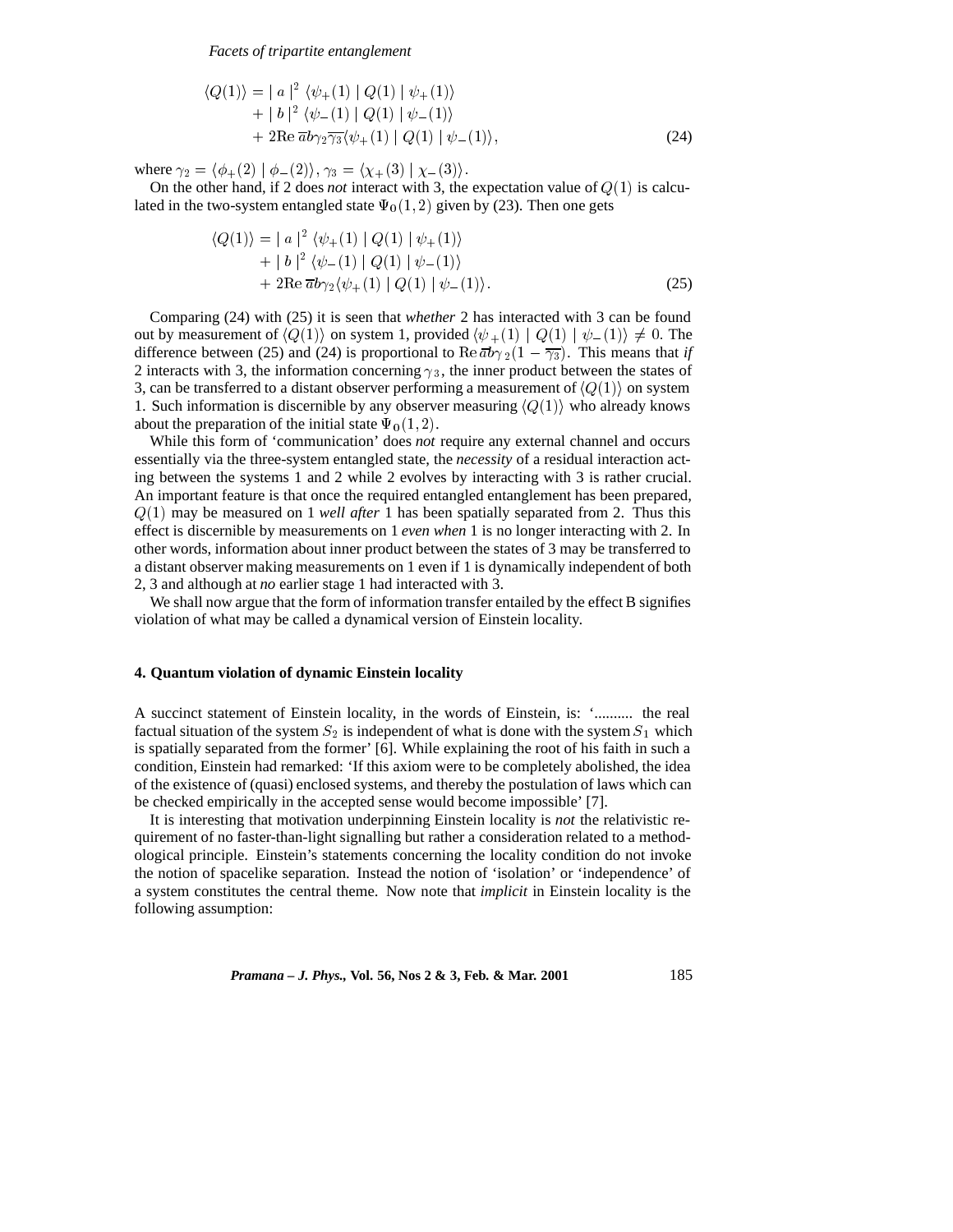#### *Dipankar Home*

Any effect on a system induced by an action-at-a-distance that is mediated by an interaction with any other system falls off with decreasing strength of the interaction so that if spatial separation between two systems is ensured to be large compared to the range of interaction between them, any one can be considered (in some limiting way) to be 'isolated' or 'independent' of the other.

It is in the above sense that the phrases '(quasi) enclosed system' and 'spatial separation' occurring in Einstein's relevant statements need to be interpreted. This is brought out explicitly by what we call *dynamic Einstein locality*.

If an action on a system is mediated via an interaction, magnitude of the induced effect can be made *arbitrarily small* by reducing the relevant interaction's strength.

Any 'local' model (with or without realist import) is usually taken to satisfy the above feature. On the other hand, there is a more common form of the locality condition that may be called *kinematic version of Einstein locality*:

No action-at-a-distance can occur for *non-interacting* systems although they may be correlated or their states may be entangled.

It is the above version that Bell alludes to while deriving his famous inequality: 'It is the requirement of locality, or more precisely that the result of a measurement on one system be unaffected by operations on a *distant* system with which it has interacted in the *past*, that creates the essential difficulty' [8]. Note that this is distinct from the condition Bell later called 'local causality' which pertains essentially to spacelike separated measurements [9].

The formalism of quantum mechanics satisfies kinematic Einstein locality for the observable statistical results *(signal locality)* but is *incompatible* with the kinematic version at *individual level* if the result of an individual measurement is assumed to be specified, either deterministically or stochastically ('realist' condition). This latter feature is known as the quantum violation of locality in conjuction with the notion of 'realism'.

What the effect B discussed in  $\S 2$  shows is the quantum violation of dynamic Einstein locality *(without* any 'realist' condition) at the level of statistical results. This is because for the entanglement mediated action-at-a-distance entailed by the effect B, it suffices that residual interaction between 1 and 2 be finite and nonnegligible compared to the interaction between 2 and 3. Actual strength of the residual interaction has no bearing on the effect, although in the absence of any residual interaction the preparation of tripartite pure state entanglement required for this effect is ruled out by the local unitarity requirement.

The effect B is thus essentially *nonclassical* and *nonlocal* that is mediated by quantum entanglement and that requires the presence of an interaction but does *not* depend on its strength. This may therefore be viewed as quantum nonlocality exhibited by a tripartite entanglement involving nonorthogonal pairs of states prepared consistent with the relevant unitarity conditions.

The fact that the effect B is *independent* of the strength of residual interaction, however, raises the vexed question as to 'how' within the theory one can unambiguously specify the *cut-off* separation between 1 and 2 beyond which they can be regarded dynamically independent. In other words, it needs to be made precise at which stage the preparation of tripartite entanglement giving rise to the effect B becomes forbidden by the local unitarity requirement.

#### **5. Conclusion**

The curious features of tripartite pure state entanglement revealed in this work suggest that studies on entanglement can be enriched by including the possibility of entangled